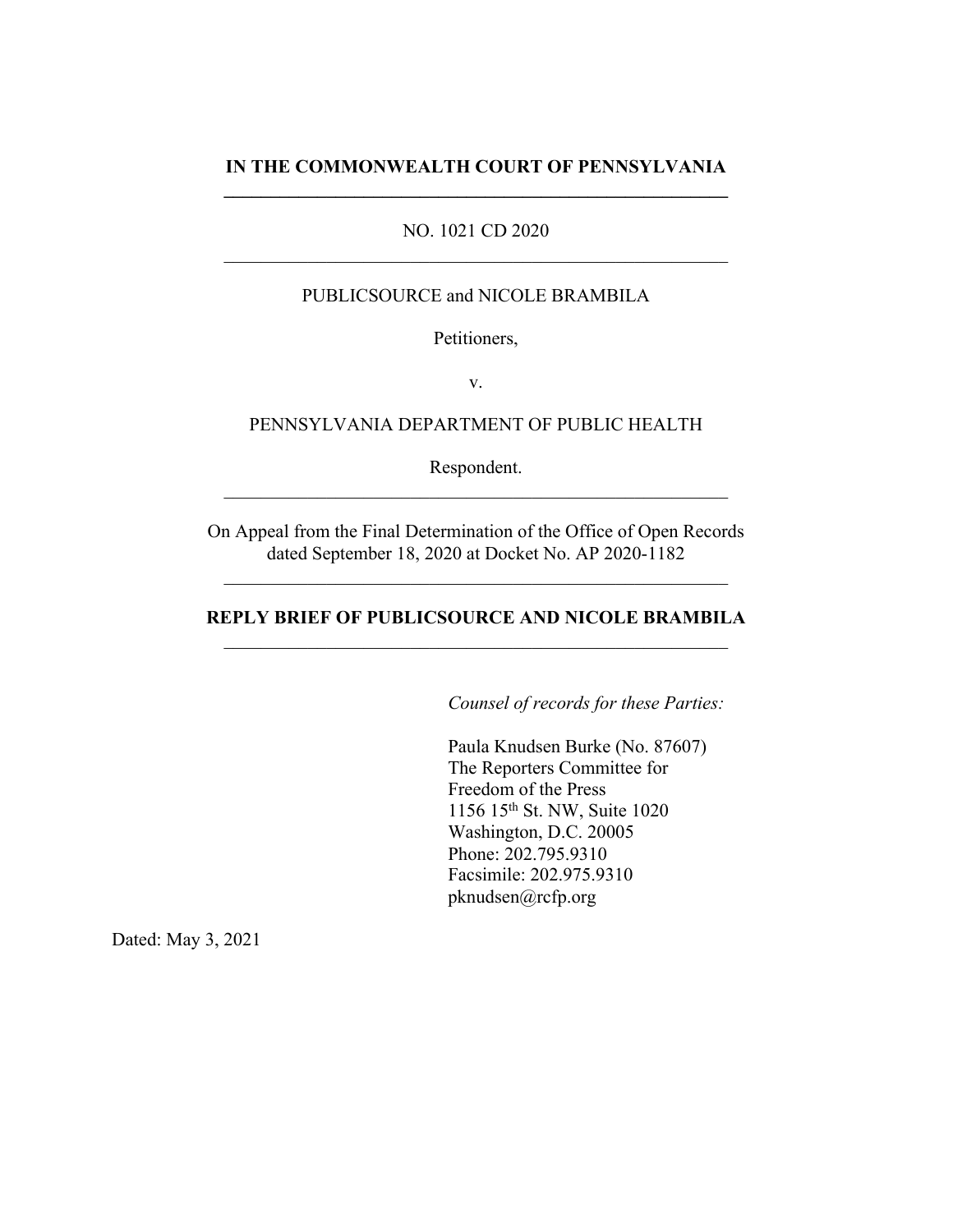# **TABLE OF CONTENTS**

| I. Respondent's argument regarding Act 77 contravenes the purpose of that Act and the                                                                                 |  |
|-----------------------------------------------------------------------------------------------------------------------------------------------------------------------|--|
| II. Respondent's brief ignores Petitioners' argument that the RTKL's exemptions for<br>medical data and other personal information do not apply to the requested data |  |
|                                                                                                                                                                       |  |
|                                                                                                                                                                       |  |
|                                                                                                                                                                       |  |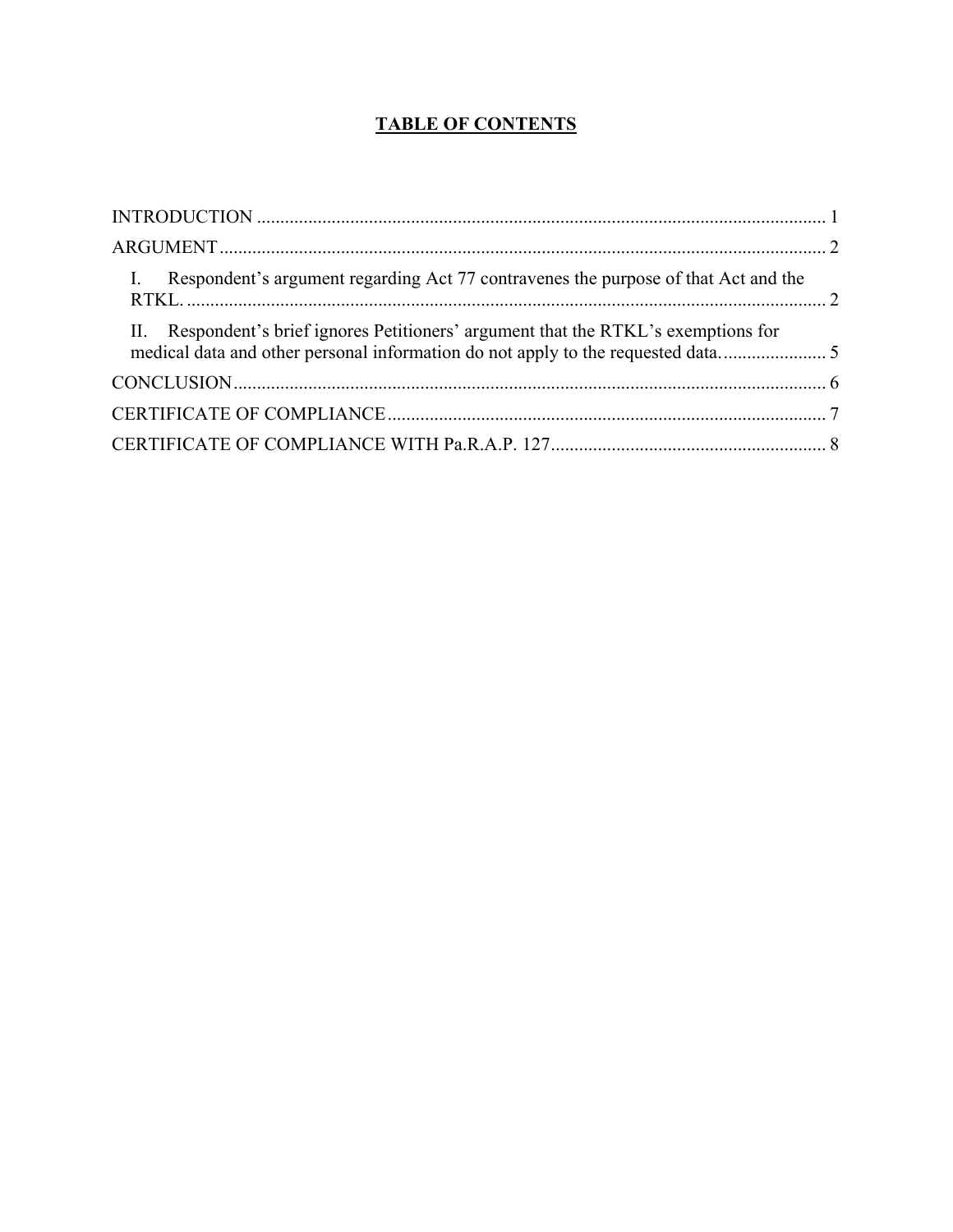## **TABLE OF AUTHORITIES**

## **CASES**

| Keystone Coal Min. Corp. v. W.C.A.B. (Wolfe), 673 A.2d 418 (Pa. Commw. Ct. 1996) 3 |  |
|------------------------------------------------------------------------------------|--|

# **STATUTES**

## **OTHER AUTHORITIES**

| Congressional Research Service, Retroactive Legislation: A Primer for Congress (Aug. 15,     |  |
|----------------------------------------------------------------------------------------------|--|
|                                                                                              |  |
| Hearing Before the Pa. House State Gov't Comm. (Mar. 9, 2021) (Statement of Rep. Seth Grove) |  |
|                                                                                              |  |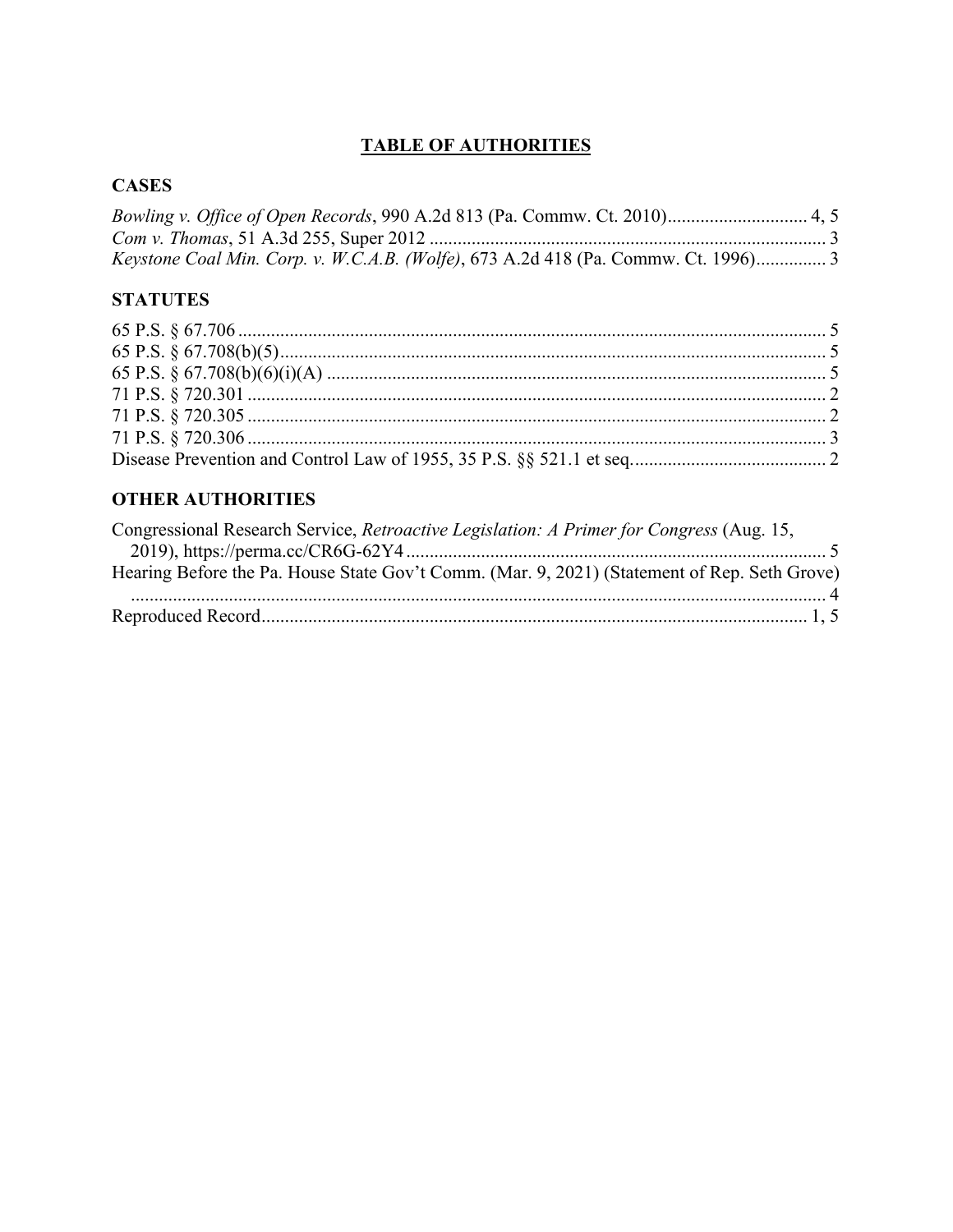### **INTRODUCTION**

This case raises an issue of fundamental importance regarding the public's right to be informed about pneumonia and influenza deaths in Pennsylvania, particularly in light of the ongoing COVID-19 pandemic. The case pertains to PublicSource and Nicole Brambila's Right to Know Law request ("RTKL Request") to the Pennsylvania Department of Health ("DOH" or "Respondent") for "pneumonia and influenza deaths in Pennsylvania from county and date for 2015, 2016, 2017, 2018, 2019 and Jan. 1, 2020 through May 21, 2020, as reported to the Centers for Disease Control and Prevention." R.R. 1a.

PublicSource and Nicole Brambila ("Petitioners") write to address two aspects of Respondent's brief. First, Respondent claims that Act 77 is not applicable to this appeal because it was not in effect at the time of appeal and because there is a strong presumption against the retroactive application of statutes. This argument contravenes the purpose of Act 77 and the very essence of the RTKL. Second, Respondent's brief ignores Petitioners' argument that the RTKL's exemptions for medical data and other personal information do not apply to the requested data. Respondent appears to cede this point entirely.

The competent evidence below is clear: none of the exemptions invoked by Respondent apply to Petitioners' RTKL Request. Moreover, Respondent's withholding of essential information about COVID-19 undermines the RTKL's goal of informing the public. For these reasons, Petitioners respectfully ask the Court to reverse the Office of Open Record (OOR)'s September 18, 2020 Final Determination; or, in the alternative, allow Petitioners to supplement the record before this Honorable Court; or, in the alternative, remand the matter back to the OOR for a full evidentiary hearing pursuant to Pa.R.A.P. 1542, including testimony and argument on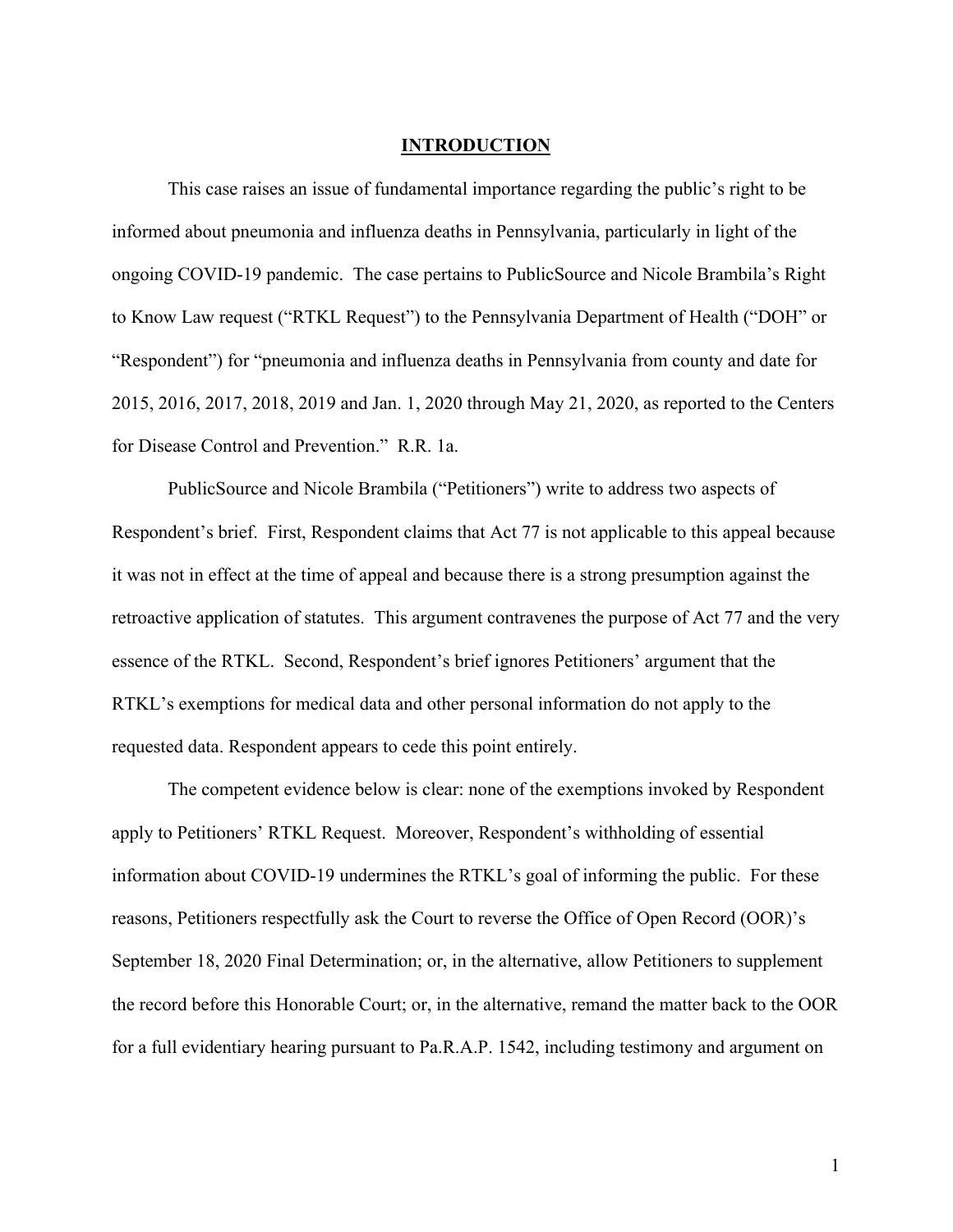the matter of bad faith and attorneys' fees provided by sections 67.1304 and 67.1305 of the RTKL.

#### **ARGUMENT**

### **I. Respondent's argument regarding Act 77 contravenes the purpose of that Act and the RTKL.**

In its Legal Argument to the OOR on August 11, 2020, Respondent argued that the requested records are confidential under Section 15 of the Disease Prevention and Control Law of 1955, 35 P.S. §§ 521.1 *et seq.* ("DPCL").1 Petitioners' brief explained that Act 77, a law passed by the Pennsylvania legislature in July 2020, permits disclosure of certain data that relate to disaster declarations, creating an exception to the provisions of the DPCL establishing the confidentiality of records of diseases. Pet. Br. 13 (citing 71 P.S. §§ 720.301 *et seq*). The influenza and pneumonia data requested in this case, to the extent it was used by Respondent in making COVID-19-related decisions, is "data used by a Commonwealth agency for any rules, policies or actions taken by the Commonwealth agency" and is therefore considered a "public record" under the RTKL. Pet. Br. 13 (citing 71 P.S. § 720.305.). Therefore, Petitioners' brief concluded that the data is a public record and is not exempt from disclosure under the DPCL. Pet. Br. 13. In its reply brief, Respondent claims that Act 77 is not applicable because it was not in effect at the time of appeal and because there is a presumption against the retroactive application of statutes. Resp't Br. 12-13. This argument contravenes the intent of the Pennsylvania legislature in passing Act 77 and the RTKL.

<sup>&</sup>lt;sup>1</sup> Section 15 of the DPCL reads: "State and local health authorities may not disclose reports of diseases, any records maintained as a result of any action taken in consequence of such reports, or any other records maintained pursuant to this act or any regulations, to any person who is not a member of the department or of a local board or department of health, except . . . where necessary to carry out the purposes of this act."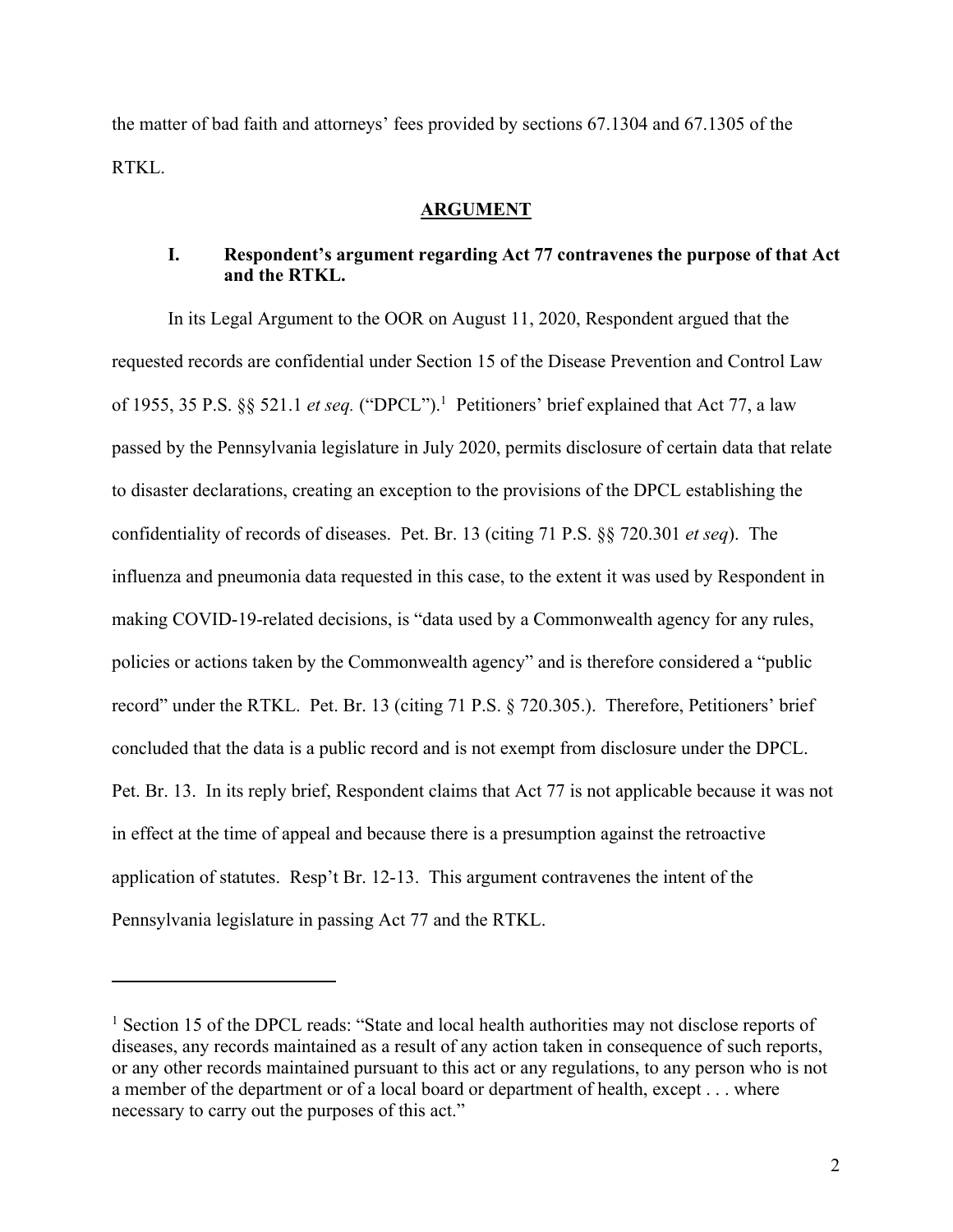Petitioners agree with Respondent that Act 77's effective date was July 27, 2020 and that

Act 77 includes the following provision:

"This article shall apply as follows: (1) For the duration of any disaster declaration or any renewal of a disaster declaration until the disaster declaration expires or is terminated by executive order, proclamation or operation of law. (2) In addition to the provisions of paragraph (1), for the disaster declaration issued by the governor on March 6, 2020, published at 50 Pa.B. 1644 (March 21, 2020), all requests for records received by a Commonwealth agency since March 6, 2020, shall be treated as if the request for the record had been received by the agency on the effective date of this section."

#### 71 P.S. § 720.306.

While retroactivity is generally disfavored, when the legislature has made clear its intention, as was the case with Act 77, retroactive application of a statue is warranted. *Com v. Thomas*, 51 A.3d 255, Super 2012, appeal denied 63 A.3d 1247, 619 Pa. 704. The text of Act 77 reflects an intent to make information about COVID-19 available to the public with requests beginning on March 6, 2020 and continuing through the effective date. Notably, the legislature did *not* include any language barring retroactive application or laying out an interpretation as suggested by Respondent. Compare *Keystone Coal Min. Corp. v. W.C.A.B. (Wolfe)*, 673 A.2d 418 (Pa. Commw. Ct. 1996) (in analyzing whether a law was meant to apply prospectively or retroactively, the court reviewed a section of the law that strongly implied "that Act 44's provisions are *not* to be retroactively applied"). There is no such language allowing for an interpretation as proffered by Respondent.

Additionally, Representative Seth Grove, the lead sponsor of Act 77, stated during a House panel that the Act was designed "to make sure we have the maximum amount of understanding of why mitigation orders are being done, what's the data behind that . . .". Hearing Before the Pa. House State Gov't Comm. (Mar. 9, 2021) (Statement of Rep. Seth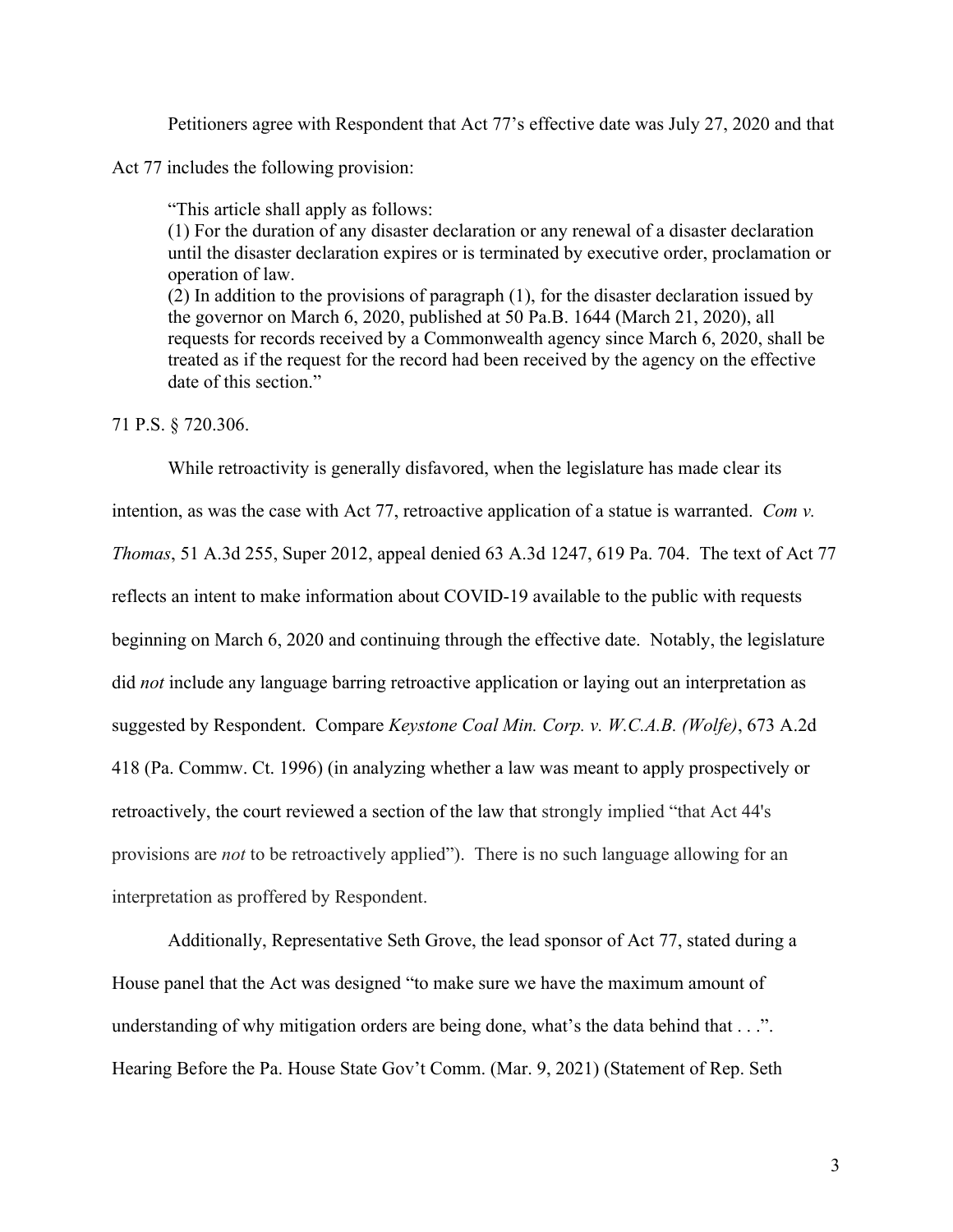Grove). Therefore, it would be illogical to include within the purview of Act 77 only *requests*  pending on the effective date, but not *appeals* pending on that date; for those are both requests for information about COVID-19 made during the duration of the disaster declaration. Furthermore, the RTKL provides a right to appeal to the OOR, or beyond, to a court with jurisdiction. By declaring that requesters who had exercised their statutorily guaranteed right to an appeal after July 27, 2020 arbitrarily places an unjustified barrier between similar RTKL requests. If one RTKL request to the DOH was "pending" on July 27, 2020 and another one was appealed that same day— and both sought the same public information—the appealing requester would suffer only due to timing.

However, Respondent erred by concluding that, merely because Petitioners filed their appeal to the OOR in a timely manner, their request about COVID-19 information was not covered by Act 77. Resp't. Br. 13. Respondent argued, "It is apparent that the General Assembly intended for the Act to apply to all *requests* received since March 6, 2020 that had not been responded to or *appealed* as of July 27, 2020; as well as *requests* made subsequent to the effective date of the Act, for the duration of the disaster declaration. Therefore, as PublicSource's appeal was pending before the OOR when Act 77 was enacted, the Act does not apply retroactively to the instant appeal." *Id.* To the contrary, Respondent merely asserts that there is a "strong presumption against the retroactive application of statutes in the Commonwealth," Resp't. Br. 12, but this ignores the remedial nature of the Right to Know Law. *Bowling v. Office of Open Records*, 990 A.2d 813, 824 (Pa. Commw. Ct. 2010),aff'd, 75 A.3d 453 (Pa. 2013) (the RTKL is "remedial legislation designed to promote access to official government information in order to prohibit secrets, scrutinize the actions of public officials, and make public officials accountable for their actions"). *Bowling v. Office of Open Records*, 990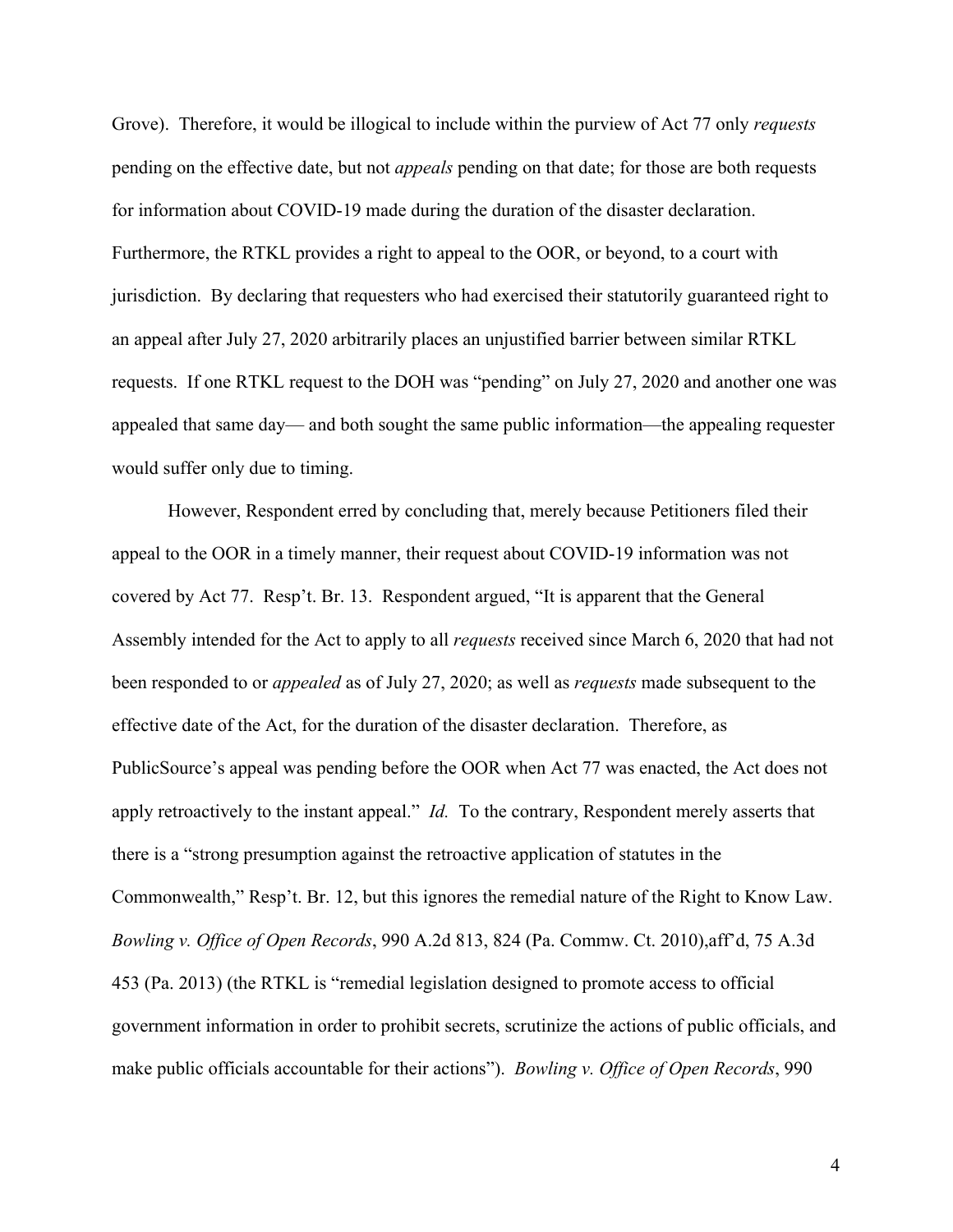A.2d 813, 824 (Pa. Commw. Ct. 2010), *aff'd*, 75 A.3d 453 (Pa. 2013). Accordingly, "exemptions from disclosure must be narrowly construed." *Id.*<sup>2</sup>

For these reasons, Act 77 applies to the instant case and precludes the DOH from asserting confidentiality under the DPCL.

### **II. Respondent's brief ignores Petitioners' argument that the RTKL's exemptions for medical data and other personal information do not apply to the requested data.**

In its partial denial of Petitioners' RTKL request, the DOH cited 65 P.S. § 67.708(b)(5), which applies to "[a] record of an individual's medical, psychiatric or psychological history or disability status . . . or related information that would disclose individually identifiable health information." R.R. 4a. The DOH also cited 65 P.S.  $\S$  67.708(b)(6)(i)(A), which applies to "[a] record containing all or part of a person's Social Security number, driver's license number, personal financial information, home, cellular or personal telephone numbers, personal e-mail addresses, employee number or other confidential personal identification number." *Id.* As explained in their brief, Petitioners never asked for information of this kind. And, to the extent that such information was contained in the requested records, the RTKL requires the DOH to redact any confidential information. *See* Pet. Br. 12 (citing 65 P.S. § 67.706).

Respondent's brief did not explain why identifying information could not simply be redacted from the requested records. *See* Resp't Br. In fact, in a surprising omission, Respondent's brief did not address 65 P.S. § 67.708(b)(5) at all. *Id.*

 $2$  Moreover, the general legal presumption against retroactive application of statutes is most relevant in the criminal context. As noted by the Congressional Research Service, "Congress has much greater leeway to enact retroactive legislation in the civil sphere than in the criminal sphere." Congressional Research Service, *Retroactive Legislation: A Primer for Congress* (Aug. 15, 2019), https://perma.cc/CR6G-62Y4.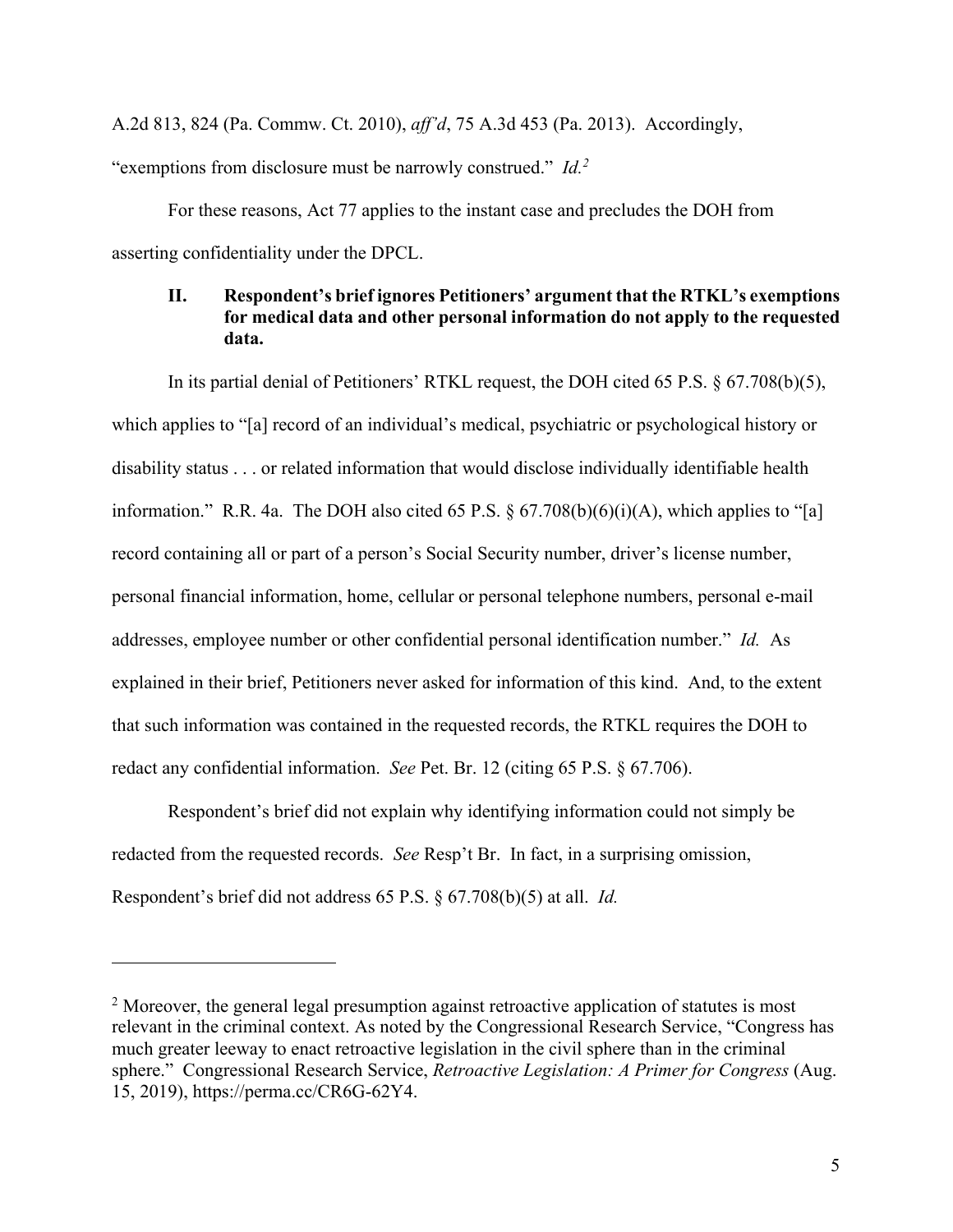#### **CONCLUSION**

For the foregoing reasons, Petitioners respectfully ask this Honorable Court to reverse the OOR's September 18, 2020 Final Determination; or, in the alternative, allow Petitioners to supplement the record before this Honorable Court; or, in the alternative, remand the matter back to the OOR for a full evidentiary hearing pursuant to Pa.R.A.P. 1542, including testimony and argument on the matter of bad faith and attorneys' fees provided by sections 67.1304 and 67.1305 of the RTKL.

> Respectfully submitted, */s/Paula Knudsen Burke*

Paula Knudsen Burke (No. 87607) The Reporters Committee for Freedom of the Press 1156 15th St. NW, Suite 1020 Washington, D.C. 20005 Phone: 202.795.9300 Facsimile: 202.795.9310 pknudsen@rcfp.org

Dated: May 3, 2021 Counsel for Petitioners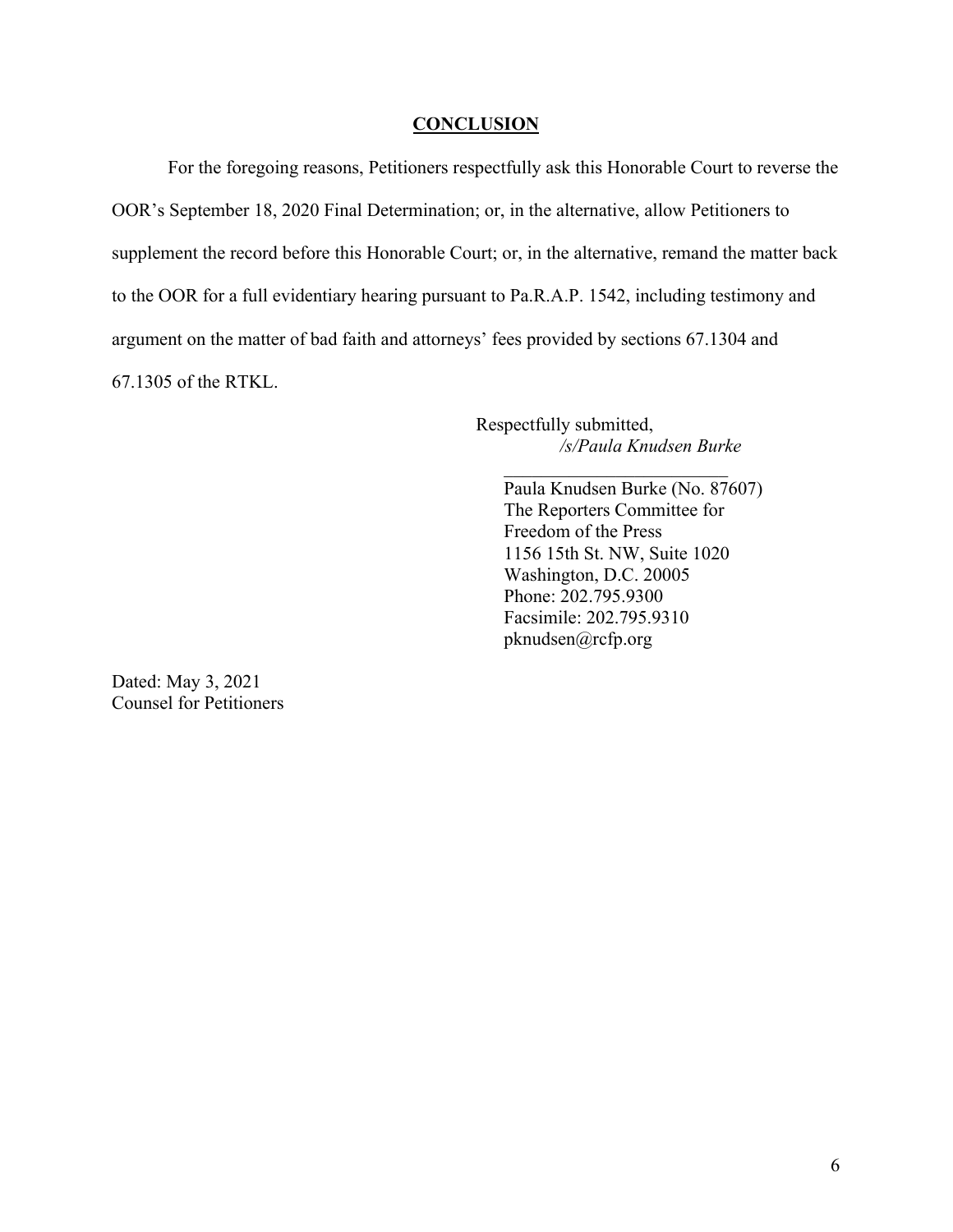## **CERTIFICATE OF COMPLIANCE**

I hereby certify that the Principal Brief of Petitioners complies with the length requirements of Pa.R.A.P. 2135. According to the word count of the word processing system used to prepare this brief, the brief contains 2,094 words.

*/s/ Paula Knudsen Burke* Paula Knudsen Burke

Dated: May 3, 2021